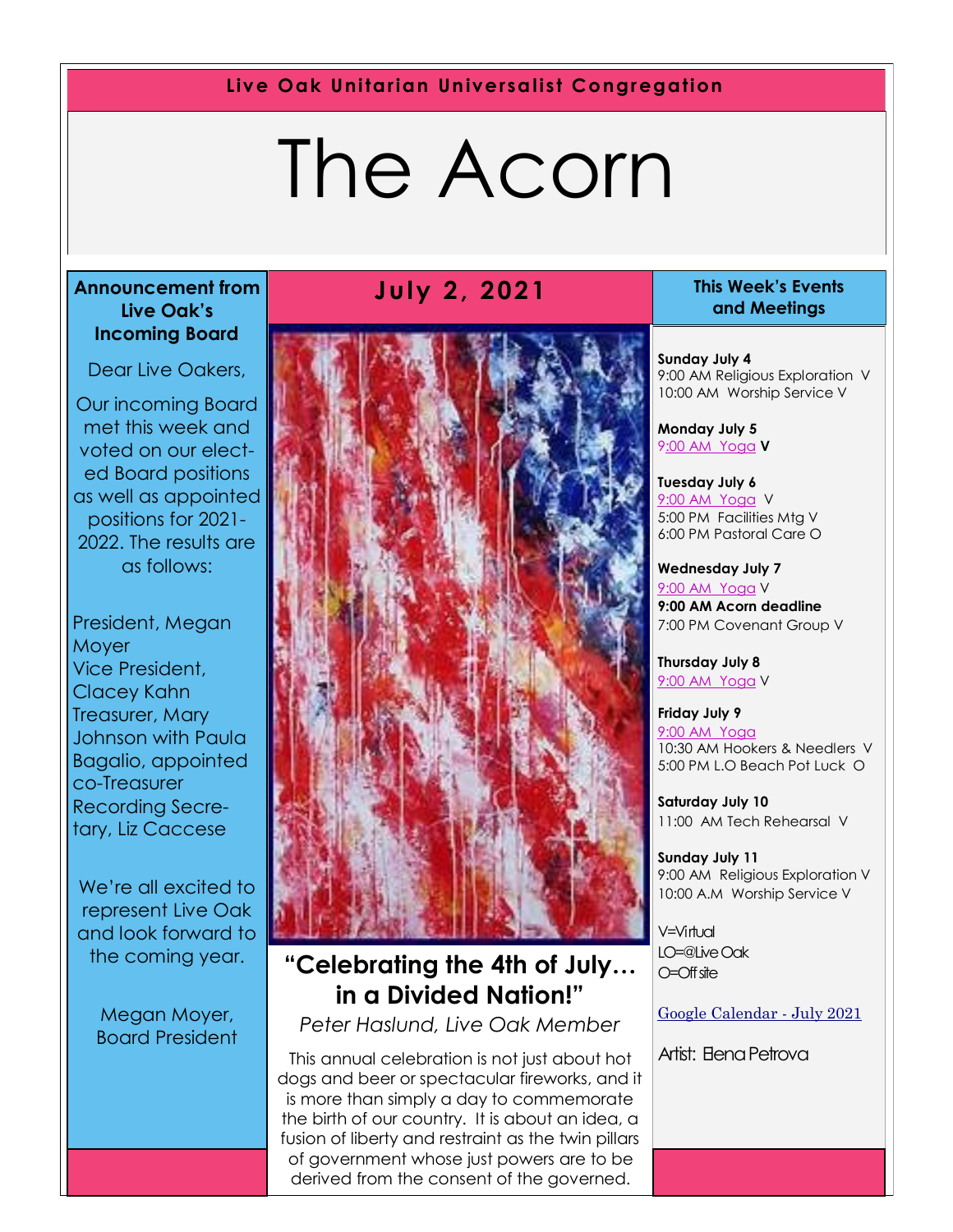**PAGE 2 THE ACORN** 

#### **Worship Service 07.04.21**

**Live Oak Unitarian Universalist Congregation of Goleta**

**Order of Service July 4, 2021** *Celebrating the 4th of July . . . in a Divided Nation!*

**Worship Service with Peter Haslund & Kristin Ingalls**

**A/V support: Marty Jenkins; Tech support: Drew Carter**

**Music for Gathering** *(begins at 9:50 a.m.)* John Douglas, Music Director

**Prelude**~ Nothing More **Carter & Wendy Morgan** By Tim Warren & Eric Donnely

**Welcome Song** ~ *Come and Go with Me #1018* African American spiritual

**Welcome Welcome Welcome Kristin Ingalls, Worship Ministry** 

#### **Lighting Our Chalic ~** *May This Flame* By [Bets Wienecke](https://www.uua.org/offices/people/bets-wienecke)

May this flame, symbol of transformation since time began, fire our curiosity, strengthen our wills, and sustain our courage as we seek what is good within and around us

**Call to Worship Call to Worship** *Kristin Ingalls* 

**Opening Song** ~*Once to Every Soul and Nation#119* Music: Thomas John Williams; words: James Russell Lowell

**Live Oak Sunday Worship Sunday July 04, 2021 10:00 AM**

https://**[zoom.us/j/991200709](https://zoom.us/j/991200709)**

**Meeting ID**: 991 200 709

**Dial by your location** 

+1 253 215 8782 US

+1 301 715 8592 US

Find your local number: <https://zoom.us/u/a3HkXnuGD>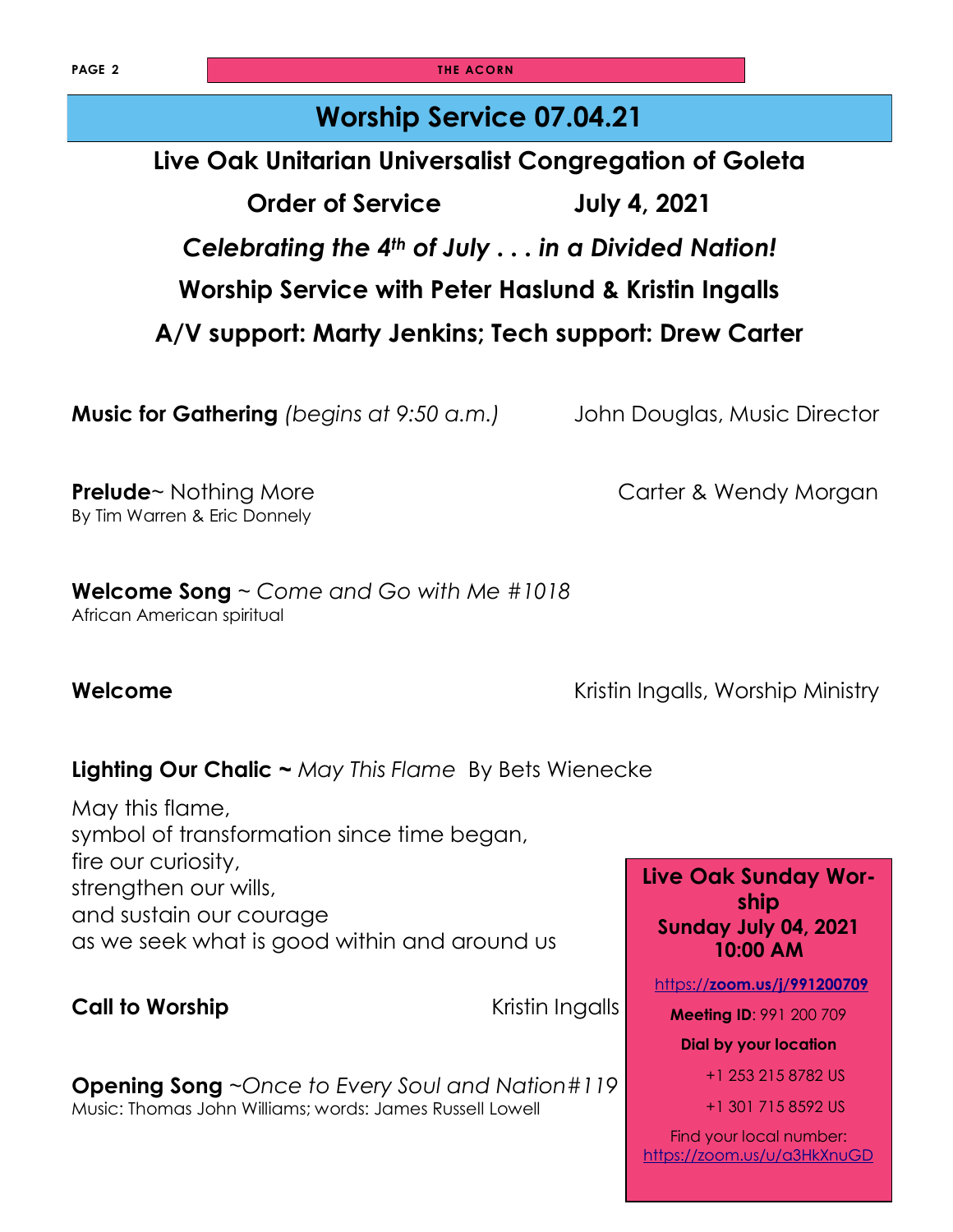### **Worship Service 07.04.21**

*Grandma Drove the Garbage Truck* by [Katie Clark,](https://www.amazon.com/s/ref=dp_byline_sr_book_1?ie=UTF8&field-author=Katie++Clark&text=Katie++Clark&sort=relevancerank&search-alias=books) illustrated by [Amy Huntington](https://www.amazon.com/Amy-Huntington/e/B001H9PQMK/ref=dp_byline_cont_book_2) 

*This Little Light of Mine*

**Sharing of Joys and Sorrows**

**Meditation Peter Hasily Report of the Second Line Control of the Peter Hasily References** 

**Congregational Response** ~ *Nobody Knows the Trouble I've Seen #99*  African American spiritual

| Homily~ Celebrating the 4th of July $\dots$ in a Divided Nation! | Peter Haslund |
|------------------------------------------------------------------|---------------|
|------------------------------------------------------------------|---------------|

**Musical Response**~America the Beautiful **Nansie Douglas** Nansie Douglas Music: Samuel A.Ward; original words Katherine Lee Bates; arranged by John Douglas

**Sharing in Stewardship~** Showers of Blessings Marty Jenkins Marty Jenkins

**Closing Song**~ *This Is My Song #159*

Music: Jean Sibelius; words: Lloyd Stone

#### **Musical Response** ~ *United We Stand* Nansie & John Douglas By Tony Hiller & Peter Simons

**Postlude** ~ We Hold These Truths **Live Oak Choir- Live Oak Choir-**Music: John E. Douglas; words: Carrie Topliffe & John Douglas; video by Luana Psaros

*Five-minute break and then all are invited to re-gather for our after-service social hour.*

**THE ACORN PAGE 3** 

**Message for All Ages Gloria Liggett Gloria Liggett** 

**Benediction Benediction**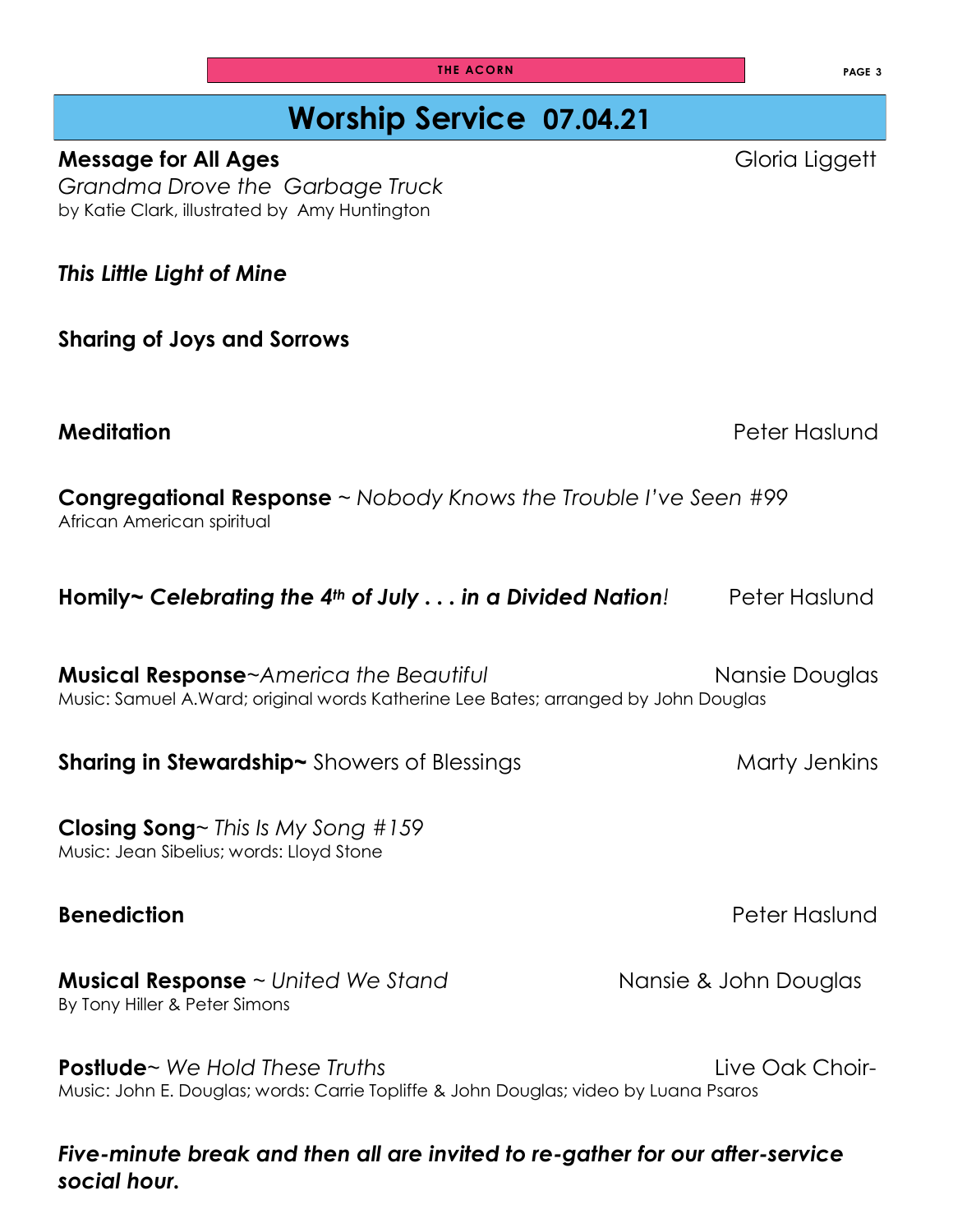# **Upcoming Services**

# **July 11 San Luis Obispo UU**

#### **"***The WE We Long To Be"*

What do you talk about when we talk about "WE"? Does every "US" require a them?

(This begins our five-congregation exchange "Summer Road Trip" every Sunday thru Aug 8. Look for a new link for these five weeks. See article below)

# **Pastoral Care for Summer (late June-mid Aug)**

 Rev. Tamara is taking a break over the summer and the Pastoral Care Ministry will be covering any pastoral care situations as follows.

These members of the Live Oak Pastoral Care ministry will serve as the main contact each week. Week of 7/5: Priscilla Marchus; 7/12: Kristin Otte; 7/19: Roberta Weisglass; 7/26: Elaine Sears; 8/2: Sylvia Sullivan; 8/9: Colleen Poulsen. Other members of the ministry are: Craig Garvin and Cecilia Ramirez.



# **Summer Road Trip**

From Rev. Tamara:

It's time for a "Summer Road Trip" with our Sunday worship services!! Several months ago the ministers in our Unitarian Universalist local ministers group envisioned a collaboration this summer and the "Road Trip" is the result. For five services, July 11-August 8, you can enjoy virtual worship services as part of a very large congregation of congregations. Each week will be led by the Worship Team of a different congregation although **for all weeks the link and time is the same**. Our own amazing Live Oak Worship Ministry will lead the service on August 1!! We hope you click on the link provided at the end of each service to join your Live Oak community for our time of fellowship after each service, facilitated by a Live Oak Worship associate.

Please see the flyer attached in this newsletter for more information and EN-JOY!!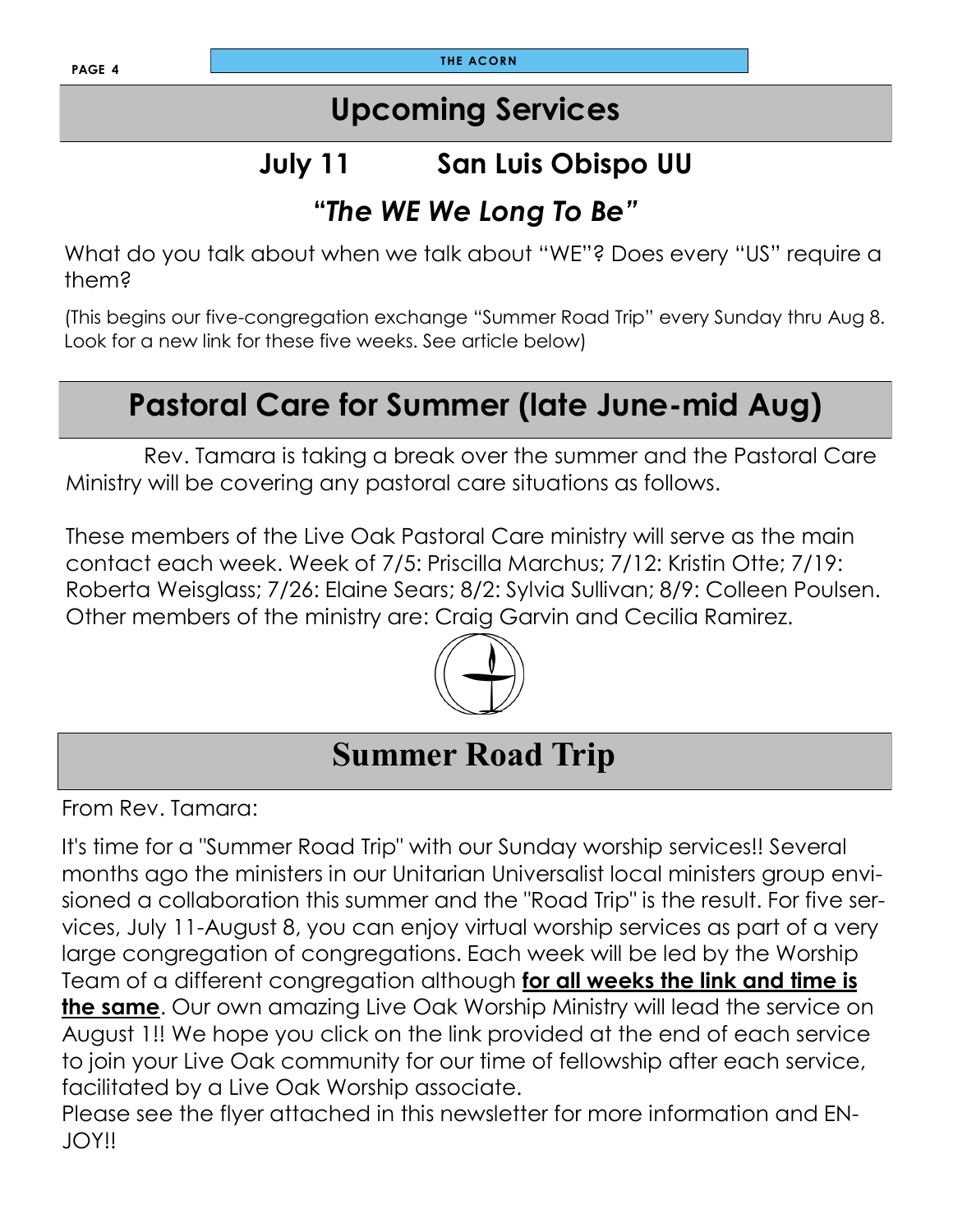### **General Assembly Report**

#### **Report from General Assembly (GA) 2021 (6/23-6/27)**

*622 congregations represented; 3,528 attendees*

Since we are not having a GA wrap-up service at Live Oak this year, I thought I'd share some of what I gleaned in the five days of our annual denominational gathering this year.

- Happy Birthday to the Unitarian Universalist Association (UUA) which was created by the joining of the Universalists and the Unitarians in 1961.
- Major themes throughout GA were healing (from the trauma of pandemic, from the past year's multiple political and social atrocities) as well as a recommitment to the work at hand as we "circle round for courage, healing, and justice."
- We heard much about the UUA Commission on Institutional Change (CoIC) report of June 2020, *Widening the Circle of Concern,* and how the UUA has been working internally to begin to address the many recommendations of this report. All congregations are being encouraged to engage with this report and the study guide in the coming year. Stay tuned for more…
- We heard from the Study Commission charged with proposing changes to Article 2 of the UUA Bylaws. They will be activating an association-wide conversation on possible changes so again, stay tuned…
- In the business meetings (I attended over eleven hours of these and they were very well facilitated!) we voted to extend the Timeline for UUA President-Elect to Take Office, amended the Religious Education Credentialing Level nomenclature, and changed the Timelines for Submitting Actions of Immediate Witness and Timelines for Campaigns for Moderator and President (we shortened these.) Of special note, we voted to affirm that congregational delegates to GA do not need to be paid. GA registrants are to participate only in the business of the Association thereby making our democratic process more accessible. We rejected a proposal that would have allowed the Presidential Search Committee to submit only one name in nomination for the office of President.

The General Assembly affirmed these Actions of Immediate Witness

[Defend and Advocate with Transgender, Nonbinary, and Intersex Communities](https://r20.rs6.net/tn.jsp?f=001xP-z8mIJLgzXejtqUWoWQbsBd7GzaY7vk1G8svu4tVydBjV-Fl3bR7xF6mCMI_2VZ9juNAh7XunDGudNTqzEc_eAeq3C9XwniTvopevRi00OqGJUHnD6mKhC44WYtHUZZ-aE9Pmt_RlQhJy73GFyKMaLOJPmT2XDvXB7Z6y8QazdUnB4lTyx7PEuqvs7fgTEZwAhFZnpUvk=&c=7SDoySKe9-gKzLZByljH)  [\(PDF\)](https://r20.rs6.net/tn.jsp?f=001xP-z8mIJLgzXejtqUWoWQbsBd7GzaY7vk1G8svu4tVydBjV-Fl3bR7xF6mCMI_2VZ9juNAh7XunDGudNTqzEc_eAeq3C9XwniTvopevRi00OqGJUHnD6mKhC44WYtHUZZ-aE9Pmt_RlQhJy73GFyKMaLOJPmT2XDvXB7Z6y8QazdUnB4lTyx7PEuqvs7fgTEZwAhFZnpUvk=&c=7SDoySKe9-gKzLZByljH)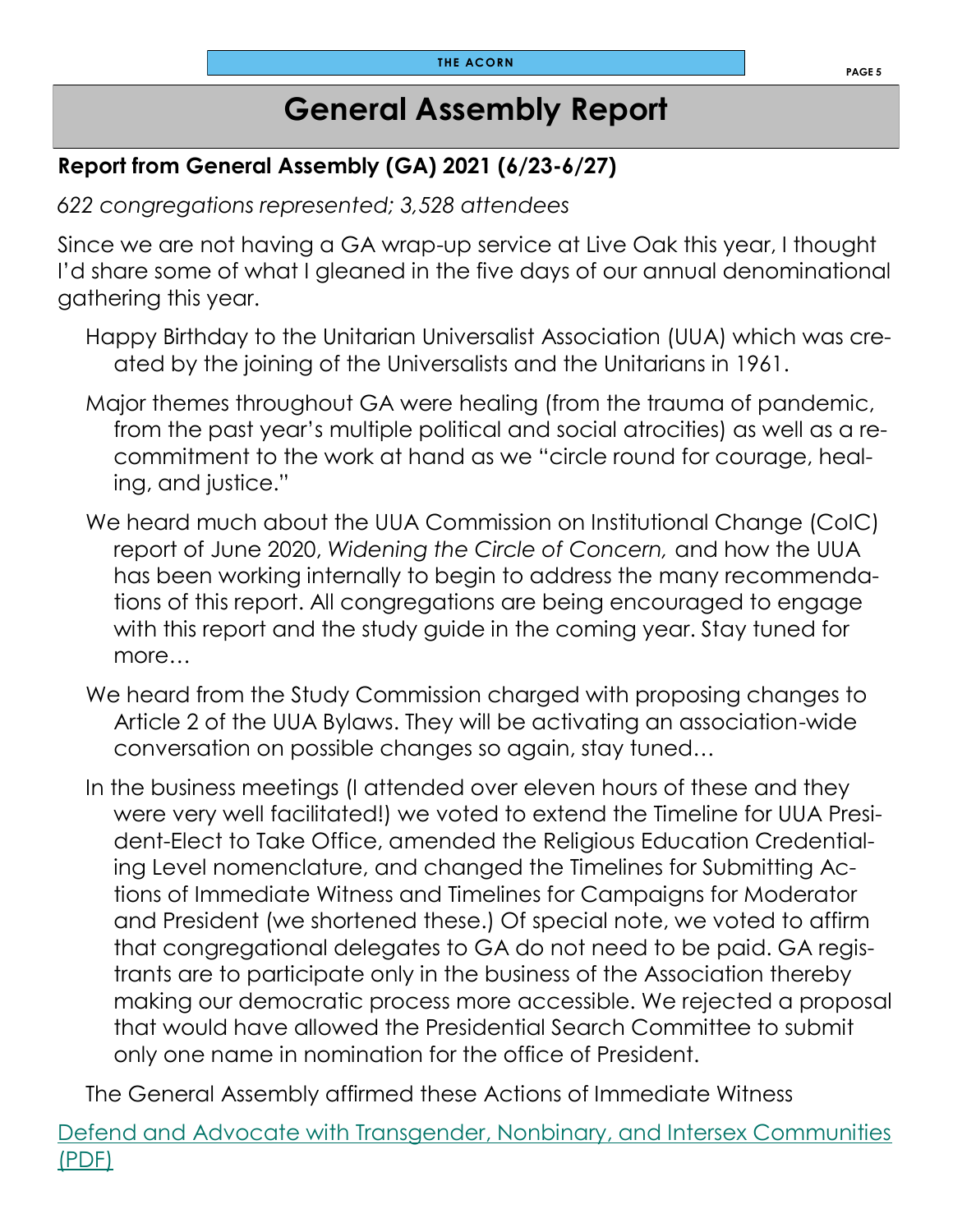# **General Assembly Report (cont'd)**

[The COVID-19 Pandemic: Justice. Healing. Courage \(PDF\)](https://r20.rs6.net/tn.jsp?f=001xP-z8mIJLgzXejtqUWoWQbsBd7GzaY7vk1G8svu4tVydBjV-Fl3bR7xF6mCMI_2V0pFYMffw2OqP0df6R54oZw4lah2I9cxoxSDpx0Sfaeqjpcq-zN6pm7ypdjRhN-6eJe24ioVrM99Ovk_KuHfcyJCIVb538HxEUU0R9CpQ2RzVCl5TFnX8LOGQgMAUpjmzD0Kwm3l6m-MbzFEv1QYEaA==&c=7SDoySKe) (more on page 6)

[Stop Voter Suppression and Partner for Voting Rights and a Multiracial Democ](https://r20.rs6.net/tn.jsp?f=001xP-z8mIJLgzXejtqUWoWQbsBd7GzaY7vk1G8svu4tVydBjV-Fl3bR7xF6mCMI_2VyhG3Q4PL4fVjOpT7KAfJA_jxN_odUwM4PjDTIlhtYFOXr397eFc4Uya-PK7fiWwYcqV7Y8-OhAHIC0u3841ZwsSOZtEmEcQXdRe1vs1mENyu-on_6dJmIXWB_v3wYtvWzmkps6eP6IhEzloAmlG_Zw==&c=7SDoySKe)[racy \(PDF\)](https://r20.rs6.net/tn.jsp?f=001xP-z8mIJLgzXejtqUWoWQbsBd7GzaY7vk1G8svu4tVydBjV-Fl3bR7xF6mCMI_2VyhG3Q4PL4fVjOpT7KAfJA_jxN_odUwM4PjDTIlhtYFOXr397eFc4Uya-PK7fiWwYcqV7Y8-OhAHIC0u3841ZwsSOZtEmEcQXdRe1vs1mENyu-on_6dJmIXWB_v3wYtvWzmkps6eP6IhEzloAmlG_Zw==&c=7SDoySKe)

The Statement of Conscience (SOC): [Undoing Intersectional White Suprem](https://r20.rs6.net/tn.jsp?f=001xP-z8mIJLgzXejtqUWoWQbsBd7GzaY7vk1G8svu4tVydBjV-Fl3bR7xF6mCMI_2Vr5p-KNTYnyntB2pU4e1BgOzBxC16TGcF_3KeRnL5IgIVAjv_XvQ2nlHOb8zI5la-X6aMthdt8uiHeo5nHoFizkVTHbLntmT37IY2rl5og8Nf_k3n_IibVoMpSOnimfLUw-POPf-Vi6D7LaG3TXsvfw==&c=7SDoySKe)acy [\(PDF\)](https://r20.rs6.net/tn.jsp?f=001xP-z8mIJLgzXejtqUWoWQbsBd7GzaY7vk1G8svu4tVydBjV-Fl3bR7xF6mCMI_2Vr5p-KNTYnyntB2pU4e1BgOzBxC16TGcF_3KeRnL5IgIVAjv_XvQ2nlHOb8zI5la-X6aMthdt8uiHeo5nHoFizkVTHbLntmT37IY2rl5og8Nf_k3n_IibVoMpSOnimfLUw-POPf-Vi6D7LaG3TXsvfw==&c=7SDoySKe) was adopted.

Delegates also adopted the Responsive Resolutions

[Article II Responsive Resolution \(PDF\)](https://r20.rs6.net/tn.jsp?f=001xP-z8mIJLgzXejtqUWoWQbsBd7GzaY7vk1G8svu4tVydBjV-Fl3bR7xF6mCMI_2VFd1y6AV7v2TTvr1jImr48A2d_1Jd5qzcWIfGC6yhv9D-xA6v3iyKE3Yqs7D-GWfWyZ3XeBqdztOYlqhcKY1jq_WOGJ8e50VSDqsLq2cNMb-z9Jw-zMx4-5O8LosI1KXiwzhb5ln_gxXUYnuU1SEkSaTmF71OnJVi&c=)

[Divestment Responsive Resolution, Revised \(PDF\)](https://r20.rs6.net/tn.jsp?f=001xP-z8mIJLgzXejtqUWoWQbsBd7GzaY7vk1G8svu4tVydBjV-Fl3bR7xF6mCMI_2VilViVNU_f0AA-9T-Wcaa0QFcUw6xKt4TcHd8F5w8pwgGrszmHlmA2ORt4DMmstJO4iJ2rhZBQ_y8O9pNtagcZPziZlbe-XWt_XnqrwQhjG8wkN5-_6oXjuATRu3FOr_pG9priaIuLkoplVNJZ_rJY4dVKoLZwyFqmoV)

In all, it was a very productive, constructive, and fun GA experience this year. I sincerely hope that Live Oakers will consider attending GA in June 2022 which will again be in Portland, Oregon. Current plans include the option of in-person attendance as well as virtual. As with so many other parts of life, those who show up have the power to make decisions affecting our Association now and into our future.

With love and in faith, Rev. Tamara

# **Half Basket-Showers of Blessing**

This Sunday's Half Basket goes to Showers of Blessing whose mission is "to provide free hot showers, foster compassionate hygienic care, and

offer access to critical services for people experiencing homelessness." Showers was created in 2014 by an Interfaith Group including Marty Jenkins and Gail Boehme from Live Oak. With the support of County Health we were able to continue to provide showers through the Covid-19 experience.



Check out the website at: [showersofblessingiv.org](https://showersofblessingiv.org/)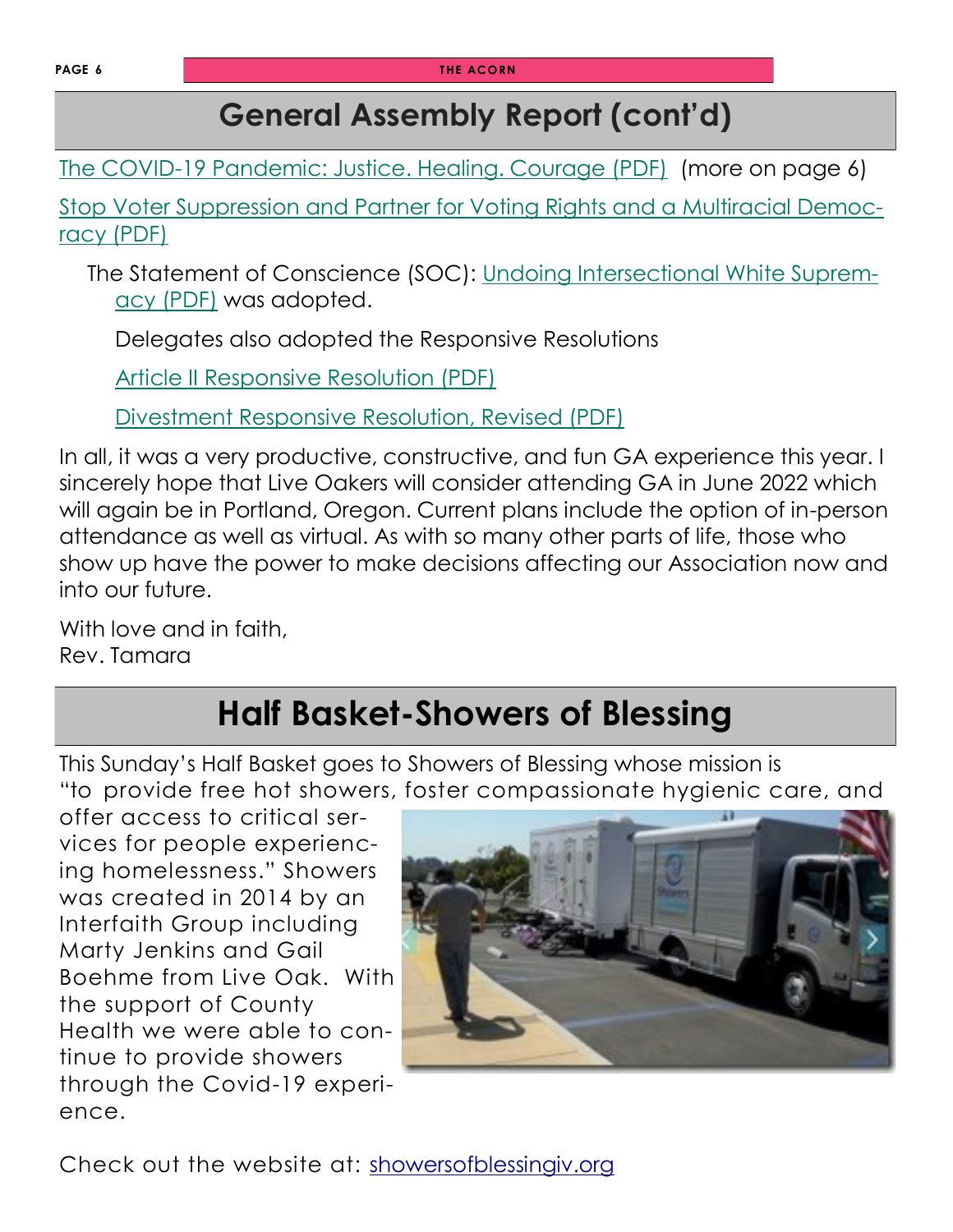## **Religious Exploration 07.04.21**

This Sunday, July 4, in our early summer video series, we are looking at "Random Acts of Kindness"….Please use our "usual link" for RE at 9:00 on Sunday.

**<https://zoom.us/j/9954380524?pwd=UzZORVVKbnhBamtqT2craHE0Y255UT09>**

**Religious Exploration this Summer** Starting July 11, five congregations, five worship services, five RE classes. The congregations on the central and south coast are coming together once more while we are still gathering online, and joining UU forces. Live Oak, USSB, UU San Luis Obispo, Chalice of Conejo Valley and UU Ventura will share worship services AND RE from July 11 through August 8, so enjoy our last times online together for this year, and let's hope that we are finally wrapping up the pandemic. Live Oak will present worship service and RE on August 1. **We will use a separate link for both service and RE for these 5 weeks, so stayed tuned for that.** Please plan on attending some of these classes and let's get to know our UU kids/teens that live nearby.

**"Hamilton" TONIGHT @ 7:00 PM at USSB** Join teens and emerging adults (ages 13-24) from USSB. The film will be in Parish Hall today due to the length (2:40 ). Doors will be left open and masks will be required. Popcorn and M&Ms will be provided and we will have an intermission game, complete with prizes! Come as early as 7:00 PM, movie will begin by 7:30 PM.

#### **Camp DeBenneville Pines Virtual Camps**

This summer, our favorite UU experience, Camp deBenneville Pines, is offering a series of FREE virtual day camps in July for children and youth.

Two camps are offered on July 14-16, a virtual UU elementary camp for children who have completed grades K-5 and another camp for Jr. High students who have completed 6-8 grade. To find out more about these camps:

[2021 Virtual UU Elementary Summer Camp -](https://www.uucamp.org/camps-retreats/youth-camps/2021-virtual-uu-elementary-summer-camp/?blm_aid=32376) (uucamp.org)

[2021 Virtual UU Junior High School Summer Camp -](https://www.uucamp.org/camps-retreats/youth-camps/2021-virtual-uu-junior-high-school-summer-camp-2/?blm_aid=32376) (uucamp.org)

The virtual High School Camp is July 21-23 for students who have completed 9<sup>th</sup>-12<sup>th</sup> grades, and for more information:

[2021 Virtual UU Senior High School Summer Camp -](https://www.uucamp.org/camps-retreats/youth-camps/2021-virtual-uu-senior-high-school-summer-camp/?blm_aid=32376) (uucamp.org)

**Please register at least 48 hours prior to the start of the events.** And remember to put it on your calendar! If you have any questions, please contact Camping Ministries Director, Marianne Swift-Gifford (she/her). Email: [cm@uucamp.org.](mailto:cm@uucamp.org) Call or text: (909) 287-1270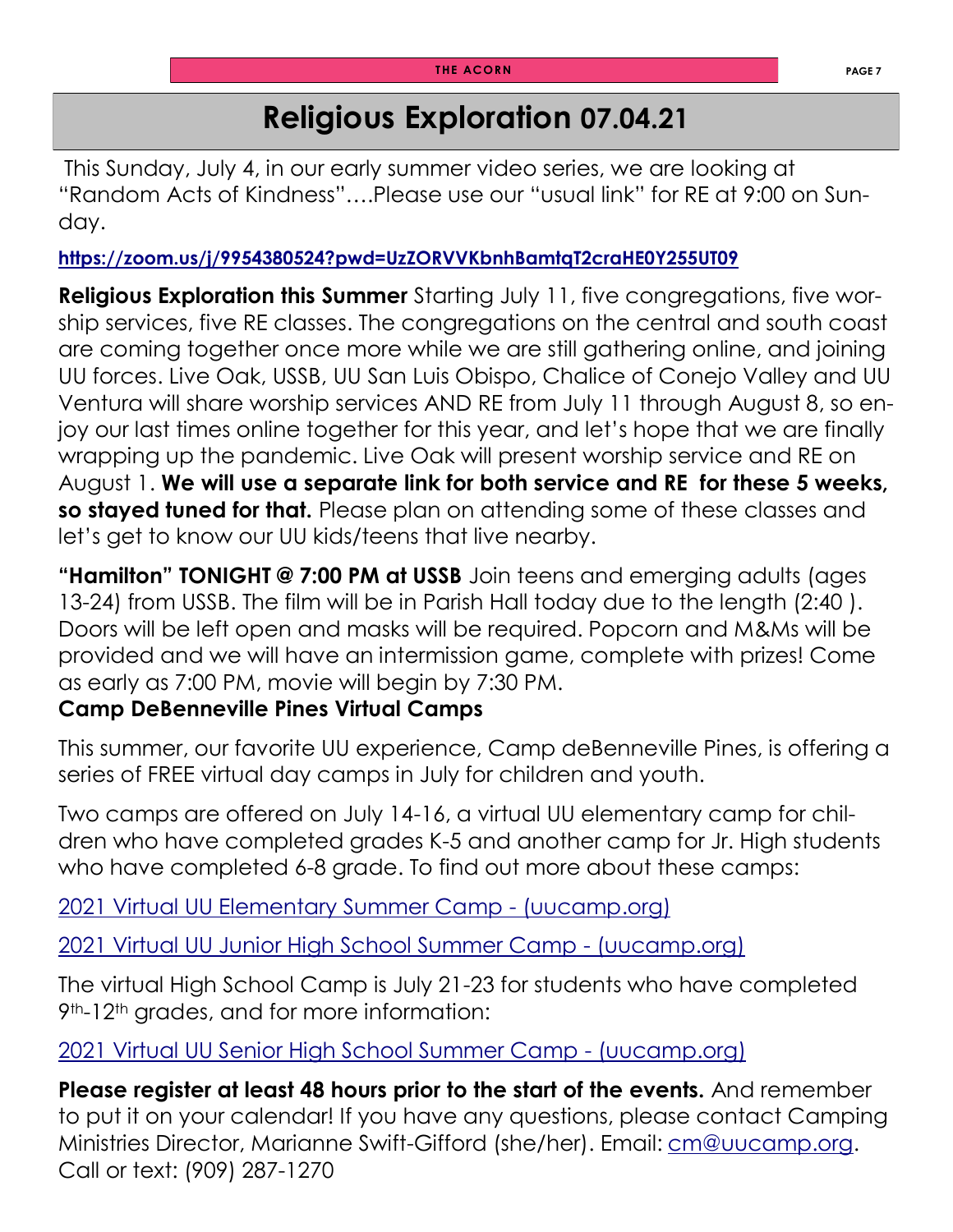# **Social Justice Upcoming Activities 07.04.21**

**July 4th, Independence Day!** As we celebrate with our families and friends, let's think about what this holiday is all about. Our founding fathers and mothers made a good start at a new kind of government. They didn't have it all right, but they started. What do we value about our country and what are we willing to do to keep it as free and democratic as possible? We might start with exploring the voting rights issue! What can we as individuals and we as the Live Oak Congregation do to stop the legislation that is curtailing those rights, and make sure all our citizens are able to vote!!

**July 8, Thursday, 6-7:30 pm,** SB Progressive Coalition meeting about Medicare for All on zoom.

# **Live Oak Beach Pot Luck July 9**

BBQ at Goleta Beach starting Friday July 9 until August 27, 2021 5 pm Pot luck. Bring your own plates, glasses, napkins etc.

We will have the BBQ going for those who want to cook.

No need to make reservations.

Invite your friends.

We usually try to find a BBQ and table near the entrance on the right side. Look for the LOUUC old yellow banner.

We are looking for hosts who will come early at 4pm to find a space, start the grill, put up the banner etc. Thanks Carolyn Cheney who has volunteered to help out.

For information contact: Marie Arnold [marie.arnold@verizon.net](mailto:marie.arnold@verizon.net)

### **Joys and Sorrows**

Debra Rodgers, friend of Live Oak and founder of our Live Oak Sangha, shares that her mother passed away last week. Debra had moved to the Southland in the past year to take care of her mother and has been very happy to reconnect with Live Oak via our virtual Sunday services. We send our love and caring thoughts to Debra and family in their time of grief.

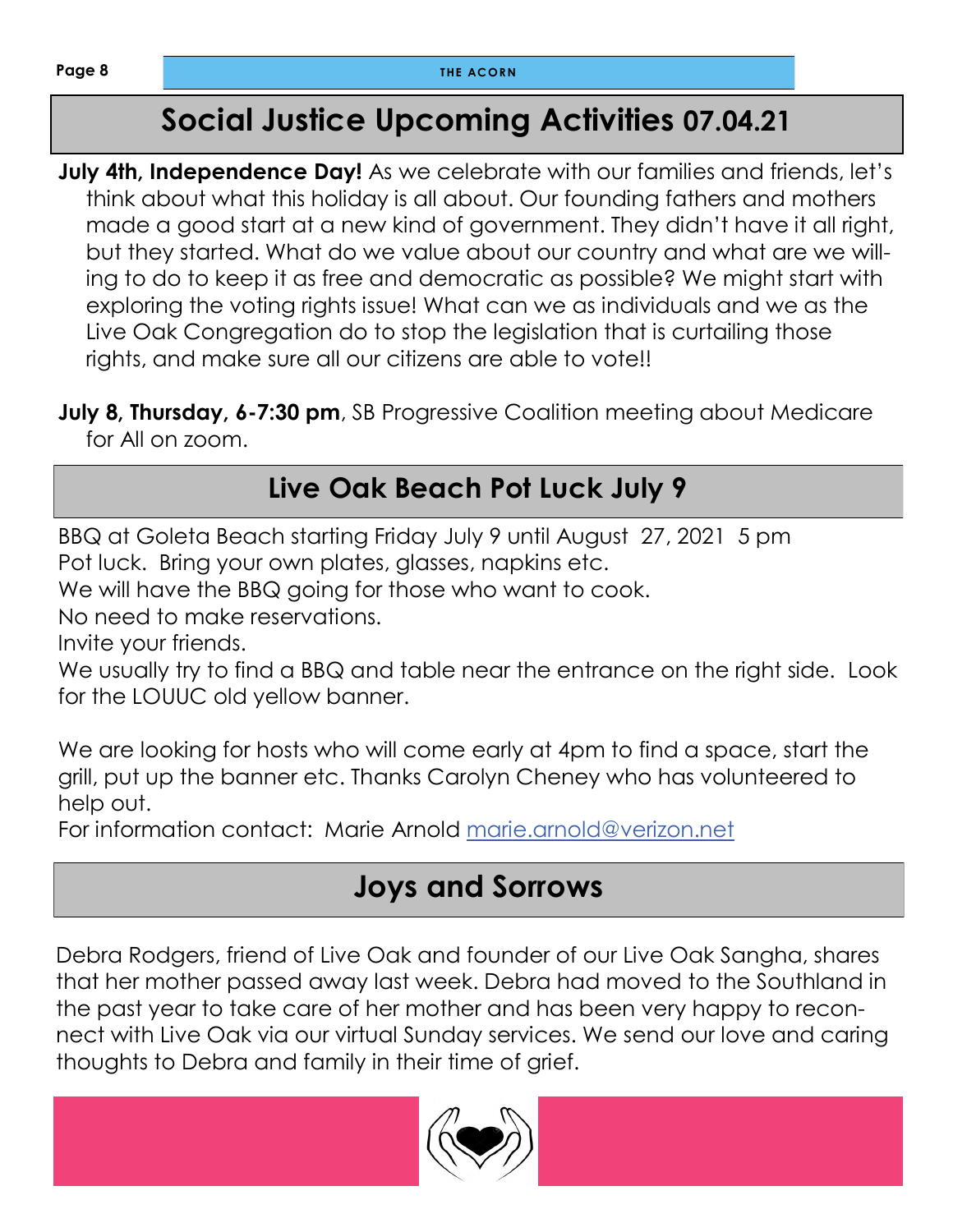# **Food Collection During Sheltering in Place**

Thanks so much to those of you who continue to kindly contribute food to the-Santa Barbara Food Bank. Your generosity is truly heartwarming! This terrific organization is filling an even larger-than-usual need in our community. We are glad to have Live Oak support their efforts; workers at the Food Bank continue to express their great appreciation for our donations! Items that are particularly appreciated include: canned goods such as tuna, fruit, beans, and soups; peanut butter; pasta; rice; cereal. We gather items every Tuesday by noon.

As a reminder, you can donate food in one of three ways any day of the week:

- You can drop off donations in the covered boxes that are located at Live Oak on the patio just outside of the cottage;
- You can drop off food in a box we have left outside of our front door at home: 6542 Camino Caseta in Goleta; or
- You can get in touch with us via email ([morganfamily1@cox.net\)](mailto:morganfamily1@cox.net) for a pickup at your home. Just leave food donations in a bag (preferably paper) outside of your door.

Thanks so very much for your support of families in our community! Carter and Wendy Morgan

# **Live Music Is Back - Come Hear The Nombres!**

If you're someone who has missed the opportunity to go out to hear live music, then now is the time to change that. Thanks to those of you who came out last Friday to hear Live Oak member Carter Morgan and his band at Old Town

Coffee. The Nombres will be playing again on:

#### **Sunday, July 4 from 2:00-4:00** at Stow House -

304 N. Los Carneros

Come enjoy Independence Day with live music at "the ranch." Bring a blanket, beach chairs, snacks and drinks as you enjoy a good time in this beautiful park setting. (You may want to park on Covington or another nearby street since parking will be limited at the Stow House.)

And if you really want to plan ahead, The Nom-

bres will be back at Old Town Coffee on Hollister Avenue on **Saturday, August 7 (7:00-10:00)** and at the Carpinteria Arts Center on **Saturday, August 21 (6:00- 9:00).**

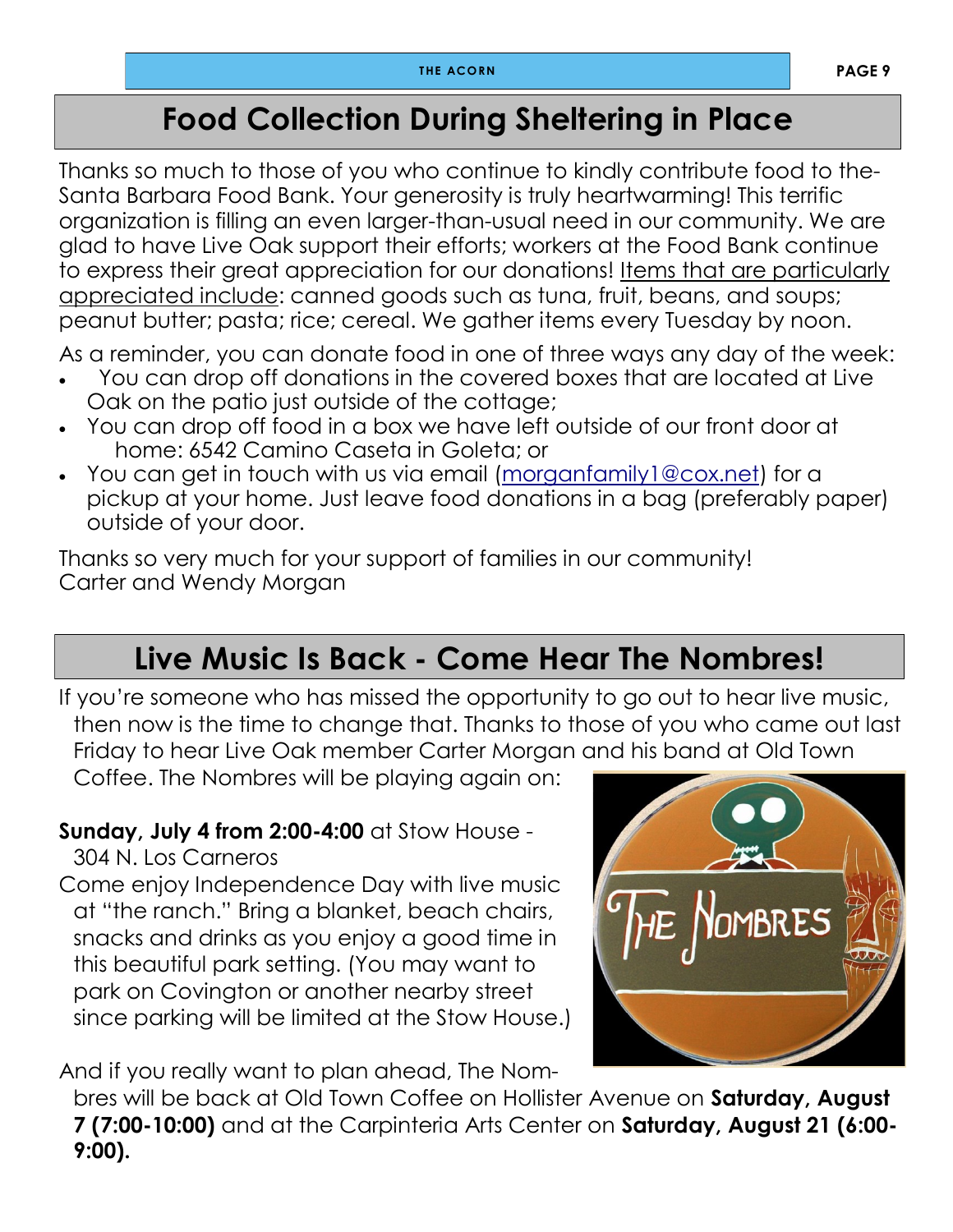#### **THE ACORN**

# **Regathering Task Force-Thru Sept 2021 Live Oak**

As we move forward, a note on inclusion:

In the interest of not excluding anyone, we strongly encourage groups to meet virtually when one or more persons cannot attend in person. Or alternately, include a virtual option (i.e. running Zoom during the in-person meeting so that all group members are able to participate.)

Likewise, if one or more persons cannot join a virtual meeting due to lack of technology, we encourage all virtual meetings to be accessible by phone. This is easily accomplished with our congregational Zoom accounts.

#### **On campus meetings:**

For the time being, all groups of all ages meeting in person at Live Oak need to be outdoors. Masking and social distancing are not required. Participants should only use the Farmhouse bathrooms. Please close the toilet cover when flushing and use Clorox wipes for all contact surfaces after each use. Groups wishing to meet on campus need to schedule their meeting with the Administrator using the email: [administrator@liveoakgoleta.org.](mailto:administrator@liveoakgoleta.org) 

#### **Off campus meetings:**

Live Oak groups meeting off campus need to be clear in advance about how and where they are meeting (i.e. indoors/ outdoors, masks/no masks, social distancing/no distancing) . By doing so, people can make their own decisions about their participation.

**NOTE**: These guidelines were approved by the Board on the recommendation of the Regathering Task Force.

*On a final sweet note, we look forward to gathering again indoors in September.* 

| Paul Murray 7/1<br>Jan Ross 7/3 | Susan Jackson 7/16<br>Tom Boehme 7/18 | Peter Kuhn 7/23<br>Jane Gray 7/29 | Liv         |  |
|---------------------------------|---------------------------------------|-----------------------------------|-------------|--|
| Eric Schug 7/14                 | Gail Boehme 7/21                      | Sue Smiley 7/29                   | <b>Birl</b> |  |

**Unitarian Universalist Congregation**

#### **Live Oak Staff and Office Hours**

**Rev. Tamara Casanova Suzuki**

[revtamarasuzu](mailto:revtamarasuzuki@gmail.com)[ki@gmail.com](mailto:revtamarasuzuki@gmail.com) 805.967.7867 x 1 by appointment

**Steven Lovelace, Director of Religious Exploration** [dreste](mailto:dresteven@liveoakgoleta.org)[ven@liveoakgoleta.or](mailto:dresteven@liveoakgoleta.org)

[g](mailto:dresteven@liveoakgoleta.org) 805.967.7867 by appointment

**John Douglas, Music Director**

[jed805@gmail.com](mailto:jed805@gmail.com) 805.284.2082

#### **Administrator**

[administra](mailto:administrator@liveoakgoleta.org)[tor@liveoakgoleta.org](mailto:administrator@liveoakgoleta.org) 805.967.7867 x 1

**Janet Mocker, Bookkeeper** [bookkeep](mailto:sbsurj@gmail.com)[er@liveoakgoleta.org](mailto:sbsurj@gmail.com)

**Coordinating Team** [coordinating](mailto:coordinatingteam@liveoakgoleta.org)[team@liveoakgoleta.o](mailto:coordinatingteam@liveoakgoleta.org) [rg](mailto:coordinatingteam@liveoakgoleta.org)

> **Live Oak July Birthdays**